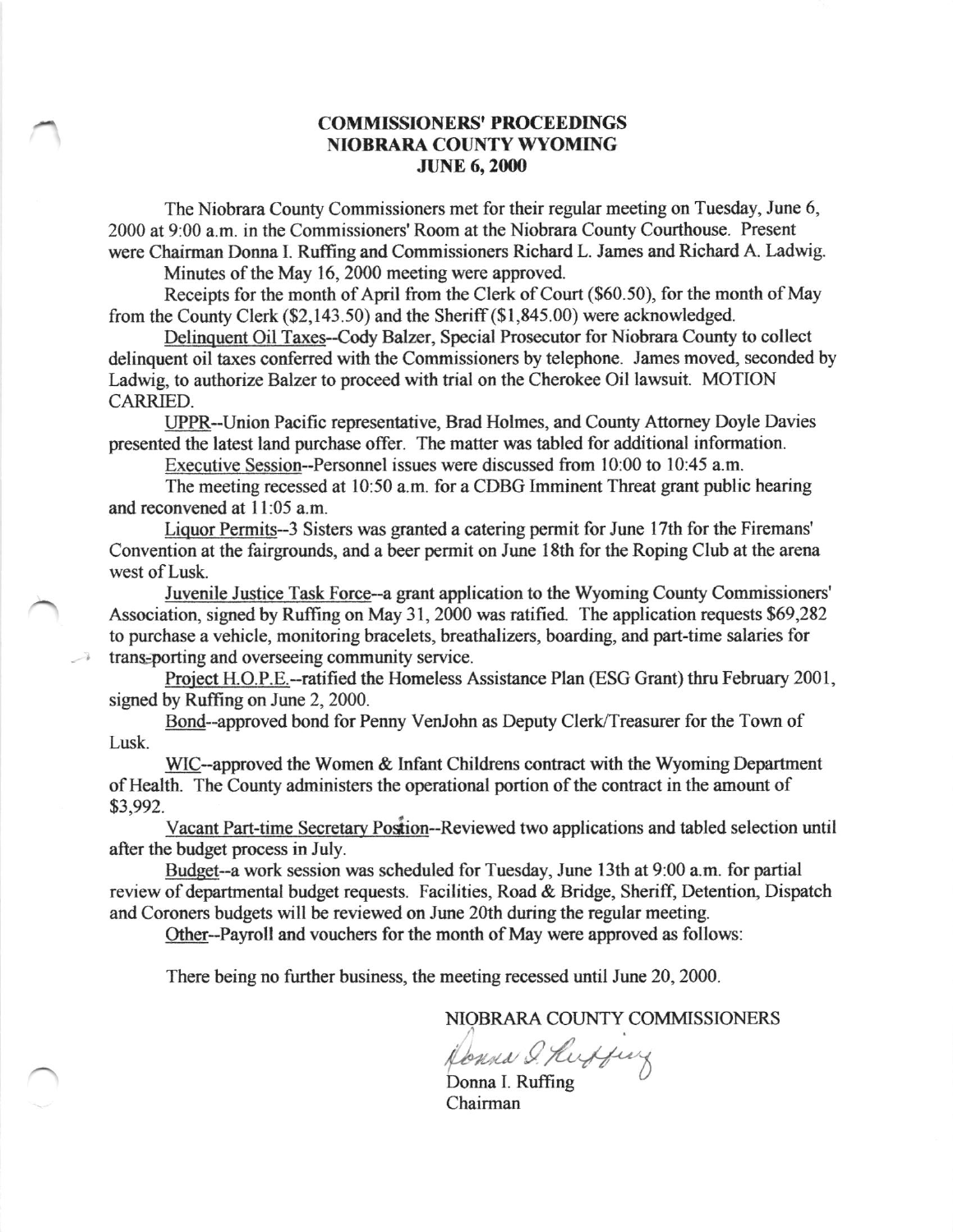May 2000, payroll- 51,307.87; Lusk State Bank- S/S, M/C, W/H- 15,384.27; Aflac- Employee pd. ins.- 53.20; Aker's Electric- Maintenance- 17.90; Kester Akers- 1/2 Emergency Mgmt. phone- 17.43; Allbright's True Value- Supplies- 1,244.87; American Linen- Coveralls & Towels- 88.28; AT&T- Long distance phone service- 106.64; Atlas Office Products-Supplies- 16.76; Bartow Oil Co.- Diesel fuel & parts- 2053.94; Bob's Door Service-Maintenance- 117.15; Brust Communications- Pager repair- 30.00; Cellular One- Cell phone- 40.35; George A. Clarke- Court appt'd. attorney- 60.00; Clerk of Justice Court-Garnishment- 208.79; Colonial Life & Accident- Employee pd. ins.- 140.05; Larry Crawford- Cell phone use for Sheriff's Office- 40.28; Casper Truck Center- Parts & Labor- 826.34; Decker's Foods- Supplies & Inmate meals- 84.06; Dept. of A & I- Internet & Voter Registration list- 1.43; D. R. Trucking- Hauling asphalt- 3657.00; Eastern Wyoming Mental Health- Inmate medical- 35.00; Eastern Wyoming Mental Health- 2nd 1/2 funding- 1500.00; Lowell Fitch- Transcripts for court reporter- 182.25; G P Electronics-Computer expense- 240.00; Elaine Griffith- Reimburse for supplies- 14.26; Great-West Life & Annuity- Employee pd. deferred comp. - 275.00; Helpmate Crisis Center- Reimburse for copies- 11.40; Holiday Inn- Meals & Lodging- 123.50; Hiway Super Service- Diesel fuel & vehicle repair- 324.44; Ionex Telecommunications- Phone service- 1.821.90; IOS Capital- Copier Payment- 249.99; Richard 1. James- Meals & Mileage- 164.17; K N Energy Inc.- Utilities- 767.13; Knudsen Law Offices- Legal Services- 598.00; Richard A. Ladwig-Mileage- 25.20; Lichen Research Center- Computer Assistance- 300.00; Loyal American Life- Employee pd. ins.- 174.60; Lusk State Bank- Supplies- 38.94; Lusk Herald-Publications & Subscriptions- 1,252.75; Lucent Technologies- Phone maintenance- 72.90; Dennis C. Meier- Rent, copies, new equipment- 709.68; Motel 6- Lodging- 88.00; Nick Murdock & Associates- Delinquent oil tax recovery- 1805.43; Niobrara County Assessor-Postage & Supplies- 47.01; Niobrara County- 1% Option tax- 3338.13; Niobrara County Sheriff's Office- Supplies, Dues, Postage- 93.37; Niobrara County Treasurer- Postage-43.02; NEA- Radio Tower- 12.39; Nelson's Oil & Gas Inc.- Gasoline, diesel, & inmate meals- 1,106.47; Niobrara County Clerk of District Court- Wage withholding order-287.00; Niobrara County Clerk- Postage & Supplies- 31.88; Niobrara County- Reimbursement of benefits-82.00; Niobrara Senior Center-Rent-200.00; Office Depot-Supplies-27.39; Officemax Credit- Supplies & new equipment- 239.74; Olson Tire Co.- New Equipment-282.84; Overhead Door Co.- Parts- 83.56; Brenda Pfister- Reimburse registration fee-25.00; Phone Directories Co., Inc.- Supplies- 85.00; Postmaster- Postage- 198.00; Quinlan Publishing Co.- Schools- 103.37; Donna Ruffing- Meals & Mileage- 66.70; Safety-kleen- Parts- 97.50; Schindler Elevator Corp.- Qtly maintenance agreement-499.98; Denise E. Smith- Meals & Mileage- 262.51; Sperry Drug- Supplies & Inmate Medical- 177.96; Suzanne R. Sturman- Travel Expense & Meals- 42.62; Superior Chemical Co.- Supplies- 240.95; Torrington Office Supply- Supplies- 64.52; Townsend Co., Inc.-Joint Owner Billing-88.84; Town of Lusk- Utilities & Landfill- 1266.51; US West Direct-Phone Listing- 8.20; US West Communications- Long Distance Service- 37.17; UW Resource Center- Supplies- 2.00; Valley Motor Supply- Parts- 107.91; Visa- Schools- 223.38; Walt's Lathe & Machine- Supplies & Vehicle repair- 54.46; WAM-WCCA- Energy Lease Program- 625.00; Wyo. County Commissioners Assoc.- Dues- 1540.00; Western Office Supply-Supplies- 128.04; West Group- Law Library- 702.50; Wyoming Women's Center- Inmate Meals-997.92; Wyo. Workers' Comp.- Workers' Comp.- 1057.02; WY.Com- Internet- 12.00: Wyoming County Assessors Assoc.- Dues & Registration- 125.00; Wyoming Association of Sheriffs & Chiefs- Dues- 50.00; Xerox Corp.- Supplies & Copier Payment- 632.95; Rick Zerbe- Cell phone use for S0- 27.58; Kelly Dean- Repayment of wages previously withheld- 207.08